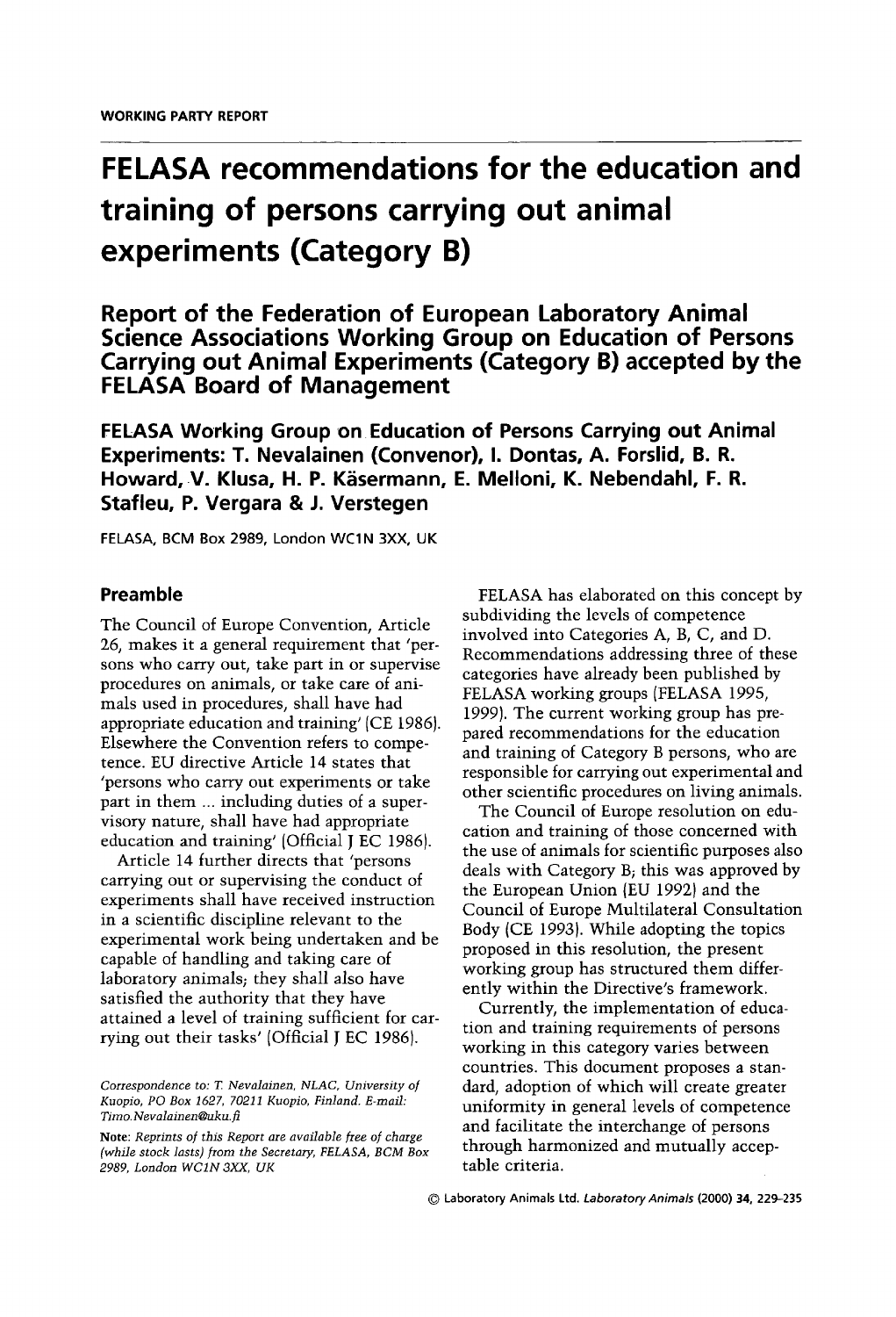## **Duties of Category B person**

The working group defines the duties of a Category B person as follows:

- To be aware of European and national  $(1)$ laws and guidelines relating to the conduct of experimental or other scientific procedures on animals.
- $(2)$ To be aware of and respect societal ethics in relation to animal research.
- $(3)$ To understand and respect the general rules of the animal facility, where procedures are carried out.
- $(4)$ To understand the theoretical background of tasks he/she is expected to do, so as to safeguard animal well-being and ensure the relevance of scientific findings.
- $(5)$ To be competent in handling and other techniques he/she is expected to carry out.
- $(6)$ To be able to recognize pain and discomfort and to assess the welfare status of animals with which he/she is working.
- $(7)$ To be aware of the need for, and capable of taking, appropriate action when adverse outcomes occur during or following procedures.
- $(8)$ To be knowledgeable concerning the uses of laboratory animals and be competent to take appropriate measures to minimize interfering factors when a procedure is conducted.

## Competence

In this document, competence is not defined by the duration of any particular period of training and education, but rather as a person's ability to carry out his/her duties. The working group considers that assessment is necessary at the end of training to measure the competence attained.

In practice, it has been found that a course of approximately 40 h duration, half of which involves practical work closely supervised by a suitable, competent person, would normally be sufficient to establish a basic level of competence in a new candidate. All procedures carried out during training must be

Laboratory Animals (2000) 34

restricted to those absolutely necessary for the requirements of the trainee. The contents of the programme may be tailored to increase its relevance to the task at hand, and some components may be excluded or added because of this. It may be appropriate to restrict attainment of competence to one species or to a group of species or group of procedures. Subsequently, competence should be extended by additional training.

## Curriculum

A. Legislation, ethics and the 3Rs

To have knowledge of and understand

- $(1)$ European and national laws concerning the use of animals for scientific purposes.
- $(2)$ Responsible attitudes to the use of laboratory animals.
- $(3)$ Principles of the 3Rs-Reduction. Refinement and Replacement.
- $(4)$ The availability and applicability of alternative and complementary methods.

### B. The basic biology and husbandry of relevant laboratory animal species

1. Basic biology

- to have knowledge of the structure and function of the main organs and systems sufficient for the procedure to be conducted
- to have knowledge of the physiology and biochemistry sufficient for the procedures to be conducted
- to be aware of normal ranges of physiological parameters and to understand biological variability
- to be aware of behavioural and physio- $\bullet$  . logical characteristics relevant to the procedures to be conducted
- to have sufficient knowledge of breeding, and of relevant genetic techniques (e.g. transgenic and knockout) for the procedures to be undertaken
- to be aware of the existence of circadian rhythms and their practical consequences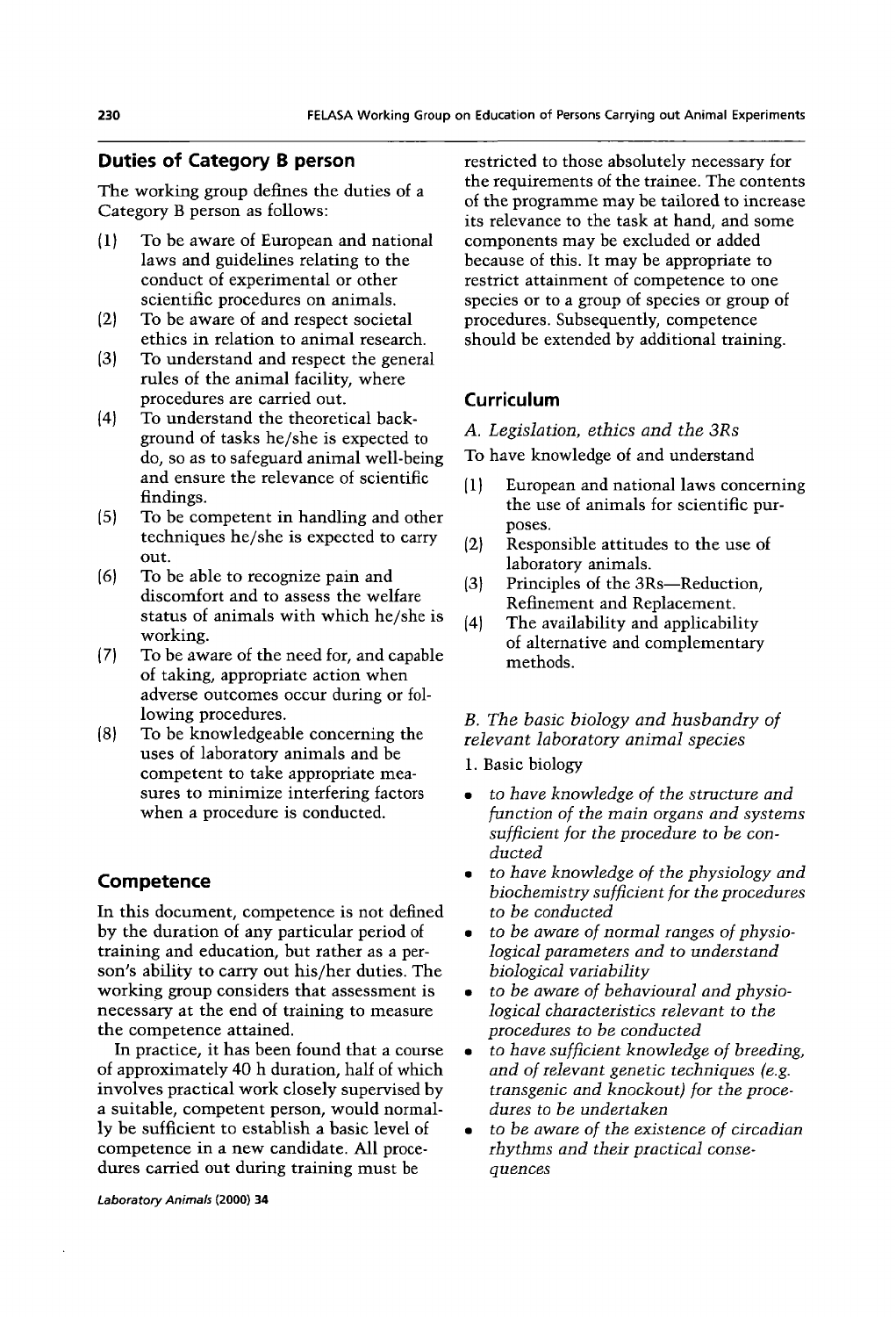## 2. Husbandry

- to have knowledge of environmental requirements in relation to housing and caging systems, and of European and national regulations, guidelines and/or codes of practice
- to be aware of the interaction between an animal and its environment
- to be aware of the way in which environmental enrichment contributes to an animal's behavioural and socialization needs
- to have knowledge of relevant animal care routines and standards
- $\bullet$  to be aware of the way in which biological characteristics relate to care and husbandry practices
- to know how laboratory animals are classified according to their microbiological status
- to understand the importance of proper hygiene in laboratory animal facilities with respect to disease prevention and control, and its consequences for experimental results and animal well-being
- to understand the relationship between microbial challenge and animal health, and their impact on experimental results
- to have knowledge of nutritional requirements and feeding practices
- to be aware of the availability of different formulations, types of special diets and different feeding regimes
- to be aware of the effects of nutritional status on experimental results, including variation in composition of the diet and the effects of over- and under-feeding
- to be aware of factors affecting the selection of special diets and feeding regimes
- to understand the necessity for a constant supply of potable water and the various means of presenting this
- to have knowledge of the availability and suitability of different types of litter and nest materials

C. Assuring the physiological needs and welfare of animals without compromising scientific integrity of the investigation or procedure

- 1. Physiological needs
- to understand which factors should be

considered in assessing an animal's wellbeing

- to be knowledgeable of an animal's behavioural and environmental needs in relation to its well-being
- to be able to observe and interpret the behavioural characteristics of relevant species
- to understand how to maximize wellbeing in relation to the housing and care of relevant laboratory species
- 2. Welfare
- to be able to assess the level of stress, distress or suffering that an animal is experiencing
- to know the importance of regular human contact in avoiding unnecessary distress in laboratory animals
- to understand the need to minimize variability between animals as a means of minimizing the numbers of animals required and to know measures appropriate to achieving this insofar as wellbeing is concerned
- to recognize the signs of ill-health in animals of relevant species
- 3. Scientific integrity
- to be informed about how the scientific validity of a study may be affected by interference with an animal's social behaviour
- to understand why it is important to acclimatize laboratory animals to husbandry routines before experimental studies begin
- to be informed of the importance of measures to minimize stress in relation to the housing of relevant laboratory species
- to be informed of the influence of environmental complexity on biological variability, and its effect on individual animals
- to understand the importance of an animal's health in relation to its welfare and to the scientific validity of the investigation
- to know the advantages of conditioning animals before commencing experimental studies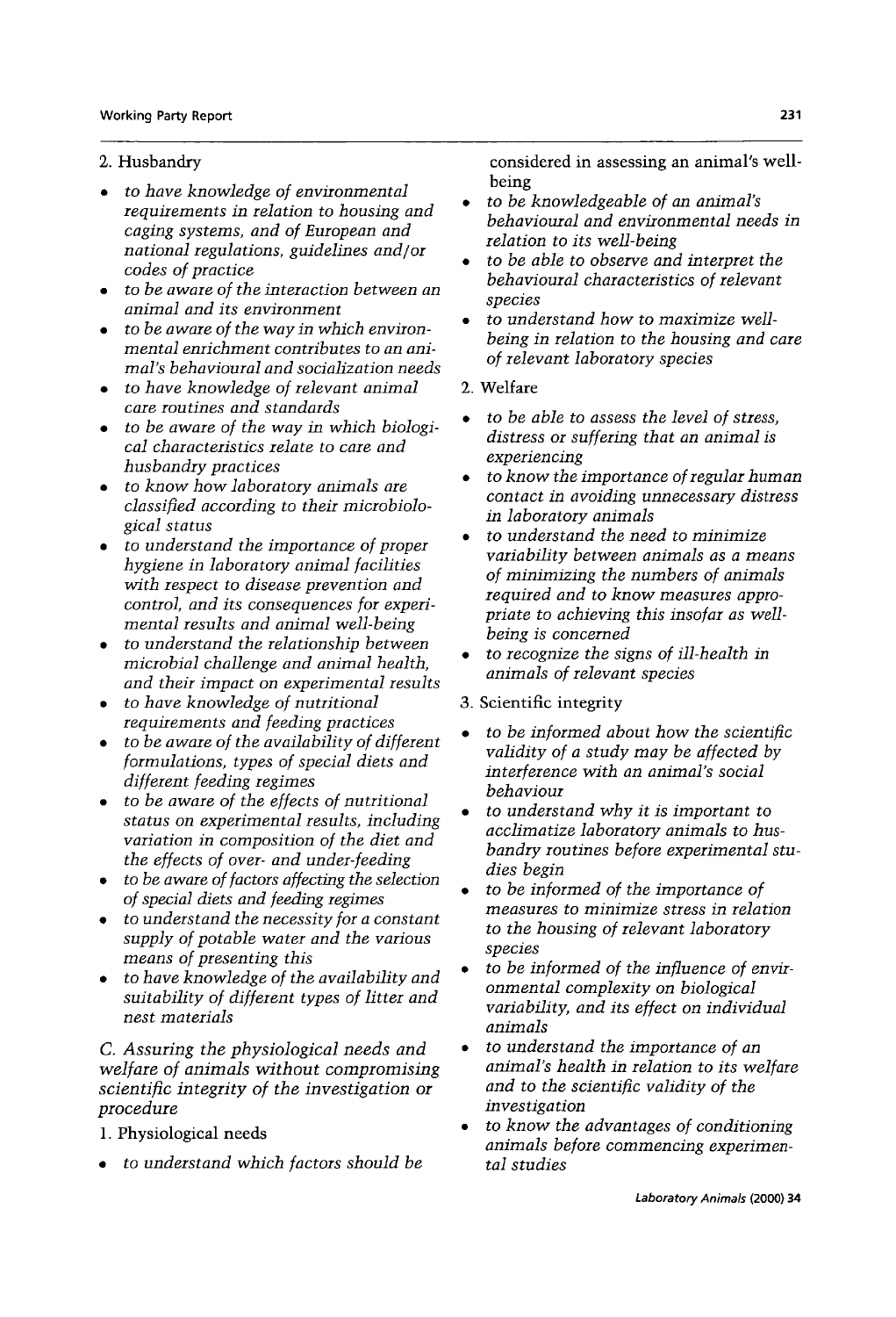to be familiar with the benefits obtained by training experimental animals and ways of achieving this

# D. Handling, conduct of basic techniques and euthanasia

## 1. Handling/Behaviour

- to understand the principles and importance of correct handling and normal behaviour in respect to their proposed use
- to be capable of selecting appropriate restraining method
- to be capable of selecting and applying appropriate identification methods

## 2. Administration of substances

- $\bullet$  to know how most commonly used compounds are distributed and eliminated following administration by different routes
- to be capable of administering compounds and selecting an appropriate route of administration depending on experimental design
- to be competent in the correct techniques (and recognizing known side effects) of oral, subcutaneous, intramuscular, intraperitoneal and intravenous administration of compounds
- 3. Sampling techniques
- to know methods for removing and collecting body fluids, faeces and urine
- to be able to demonstrate correctly how to collect blood, faeces and urine
- to be aware of reasons for restricting the frequency and volume of sampling
- to be able to discuss advantages and disadvantages of these methods
- to demonstrate correct methods for the storage of biological samples

# 4. Euthanasia

- to be able to define euthanasia and list the reasons for its conduct
- to be able to explain the four most commonly used methods of euthanasia
- to be able to select an appropriate method(s) in accordance with the experimental design
- to know which methods are unacceptable  $\bullet$
- to be able to perform and confirm  $\bullet$ euthanasia using a chemical or a physical method
- 5. Data collection
- to understand and demonstrate how to prepare a protocol for animal experiment
- to understand and demonstrate the collection and storage of data in accordance with the principles of Good Laboratory Practice (GLP)
- E. Recognition of a lack of well-being and of other complicating factors
- 1. Recognition of well-being and health
- to be able to observe and assess the state of health in relevant species
- to understand biological variability in normal healthy animals
- to be aware of literature sources of physiological data of relevant species
- 2. Recognition of pain, suffering or distress
- to be able to recognize signs of pain, suffering and distress, and to be familiar with the concept of humane endpoints and with the necessity to pre-determine them for procedures
- to be aware of principal stressors in relevant species
- $\bullet$  to be able to evaluate the severity of a procedure and to understand severity limits
- 3. Recognition of ill-health
- to be able to recognize signs of ill-health in relevant species and to know the appropriate actions to be taken
- to have knowledge of health monitoring and disease prevention or control in relation to relevant species and procedures
- to understand the importance of latent diseases

# F. Anaesthesia, analgesia and basic principles of surgery

- 1. Methods of anaesthesia
- to understand the definition of anaesthesia

Laboratory Animals (2000) 34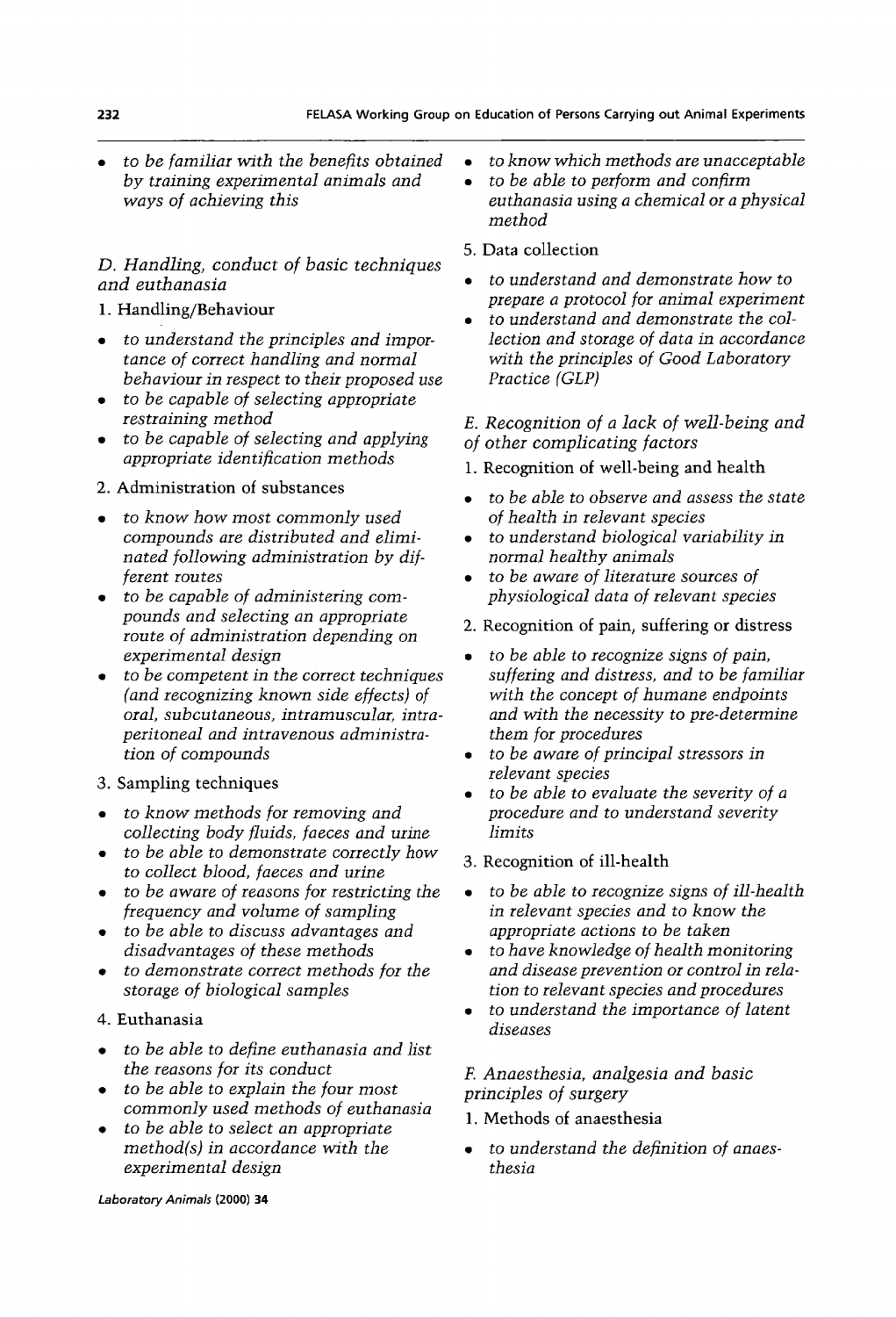- to have knowledge on indications for general and local anaesthesia
- to have knowledge on the main routes of general anaesthesia
- to have knowledge of the anaesthetic agents most commonly used, their specific indications and contraindications
- 2. Preoperative care
- $\bullet$  to be aware of the importance of preoperative physical examination and the implications of food restriction
- to be aware of the importance of preanaesthetic medication as a means of ensuring an animal's well-being and smoother anaesthesia induction
- to have knowledge of the most commonly used tranquillizers and anticholinergic agents and to be able to administer them correctly
- to be competent in the preparation of an animal for surgery

#### 3. Maintenance of anaesthesia

- to be able to assess the depth of anaesthesia in relevant species
- to be aware of the importance of monitoring the progress of anaesthesia and to be capable of maintaining appropriate records
- to be aware of common anaesthetic emergencies and capable of responding promptly
- $\bullet$  to be competent in the use of anaesthetic machines
- to have knowledge of the principal drugs administered for the reversal of anaesthesia

## 4. Postoperative care-analgesia

- to be able to closely monitor an animal postoperatively with respect to respiration, pulse, temperature, surgical site and general condition
- to be able to recognize and promptly treat post-anaesthetic emergencies
- to have knowledge of the benefits of analgesia and to be competent in administering analgesic agents
- to have knowledge of the characteristics and duration of effect of the analgesics commonly used
- 5. Basic principles of aseptic surgery
- to understand the importance of maintaining sterility in the operating theatre and to be competent in the conduct of aseptic procedures
- to be competent in the preparation and proper sterilization of surgical instruments and material packs
- G. Occupational health and safety
- 1. Zoonoses and dangerous pathogens
- to have knowledge of the health status of research animals, the principal pathogens affecting them and related hazards for humans
- 2. Hazardous chemicals
- to have knowledge of the main hazards associated with the handling of the most common categories of gases, solvents, acids, alkali and salts emploved in biomedical research and testing
- to have knowledge of the main hazards connected with handling drugs and other *pharmacologically-active test substances*
- to be able to correctly interpret the symbols and warnings appearing on the labels of pharmacologically-active substances
- to be aware of the potential danger of inappropriately mixing different chemicals
- 3. Biohazards
- to be aware of hazards related to the handling of viruses and genetically modified organisms
- to be aware of hazards presented by material contaminated by microorganisms
- to be aware of the hazards inherent in biological material of human origin
- 4. Allergies
- to understand how allergy arises  $\bullet$
- to be able to recognize early signs  $\bullet$ suggesting the development of allergy

233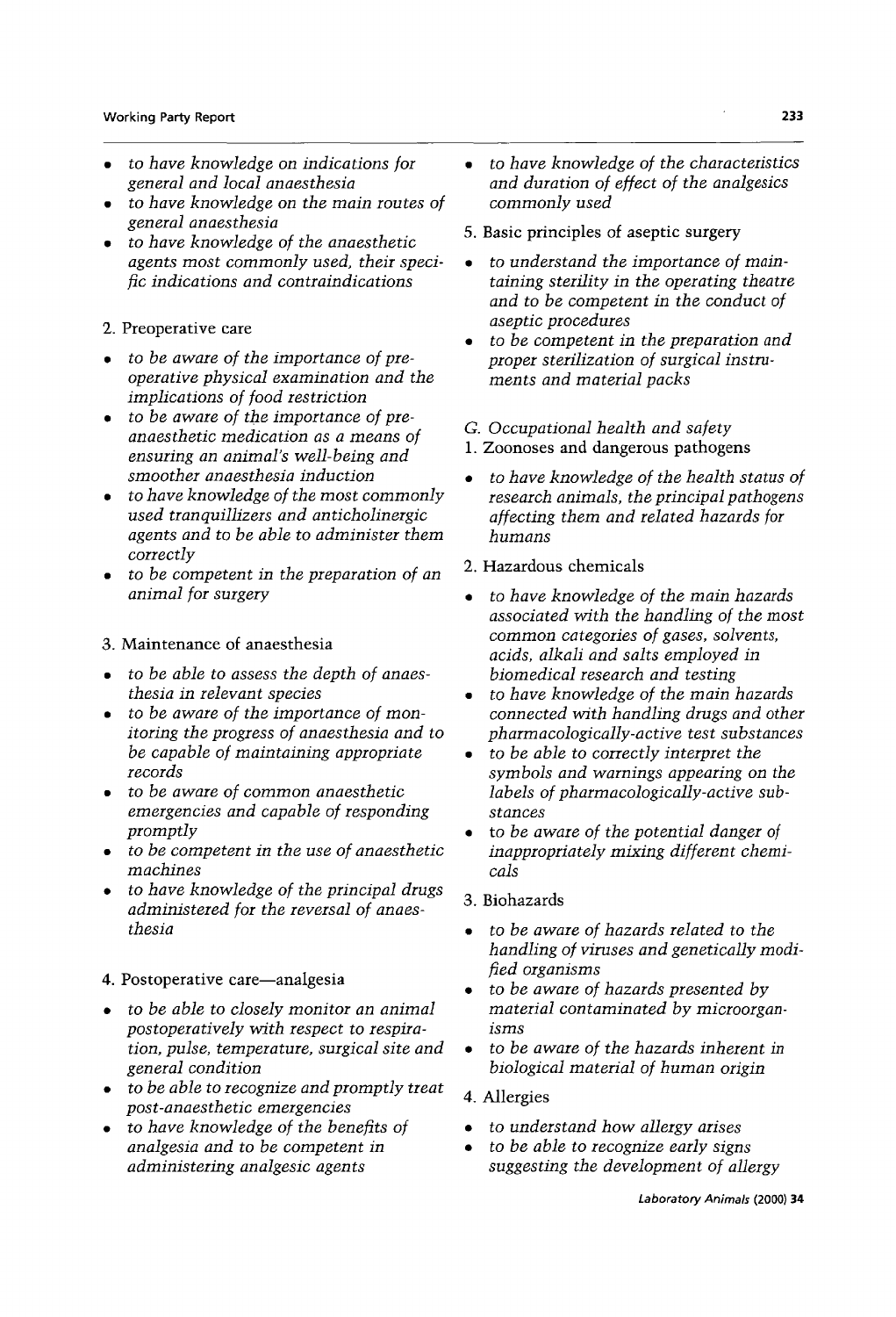#### 5. Precautions and personal protection

- to know relevant European and national legislation and local procedures relevant to occupational health and safety
- to be aware of health care programmes for personnel exposed to chemical and biological hazards
- to have knowledge of the basic principles of hygiene and asepsis
- to be able to properly operate health and safety equipment (hoods, masks, etc.)
- to be able to implement appropriate precautions to minimize potential risks in relevant situations

#### 6. First aid

- to know the local procedures to follow in case of an accident
- to be aware of what can be done and what has to be avoided while waiting for help

7. Waste disposal and public health legislation

- to have knowledge of national legislation relating to the environment and its protection
- to have knowledge of local procedures for waste disposal
- to be able to classify different kinds of hazardous waste
- to be able to properly process material before disposal
- to have knowledge of local procedures for the correct disposal of animal carcasses

## **Alternative ways to achieve Category B** competence

The working group recognizes that satisfactory education and training can be achieved in a variety of ways. An apprenticeship scheme was considered to be the most appropriate means of achieving competence for Category B persons. The advantage of the apprentice approach is that the supervisor can tailor learning to the individual's needs, is able to supervise the learning of practical skills and gets almost simultaneous feedback. This programme is dependent on the availability of suitable instructors.

Another means of developing competence, is by use of free-standing courses. In this situation it is more difficult to structure the material presented and the teaching of practical elements requires particular care. Courses may make more efficient use of skilled presenters. Suitable parts of curricula for Categories A and C may contribute to this process.

One way of combining these approaches is the 'sandwich' or 'day-release' course, where presentation of theory is interspersed with the acquisition of practical skills in the workplace.

## Updating of competence through continuous education

All training becomes obsolete unless it is used and updated continuously. A mechanism should be introduced to ensure that competence remains up-to-date, by appropriate further training. National Competent Authorities should be encouraged to ensure that this is done.

## **Assessment of competence**

No award recognizing competence should be granted without a thorough evaluation of the candidate. In the case of Category B it is necessary to assess not only theoretical knowledge, but even more so the practical skills learned. Following training according to these FELASA recommendations, a successful outcome to assessment should take the form of a diploma which would explicitly describe both the theoretical and practical elements of competence achieved and which would be universally accepted within Europe.

#### **References**

- Commission of the European Communities. Educational and Training Needs of Those Working with Laboratory Animals. Guideline Document. Brussels, February 1992
- Council of Europe (1986) European Convention for the Protection of the Vertebrate Animals used for Experimental and other Scientific Purposes. Article 26, Strasbourg
- Council of Europe (1993) Resolution on Education and Training of Persons Working with Laboratory